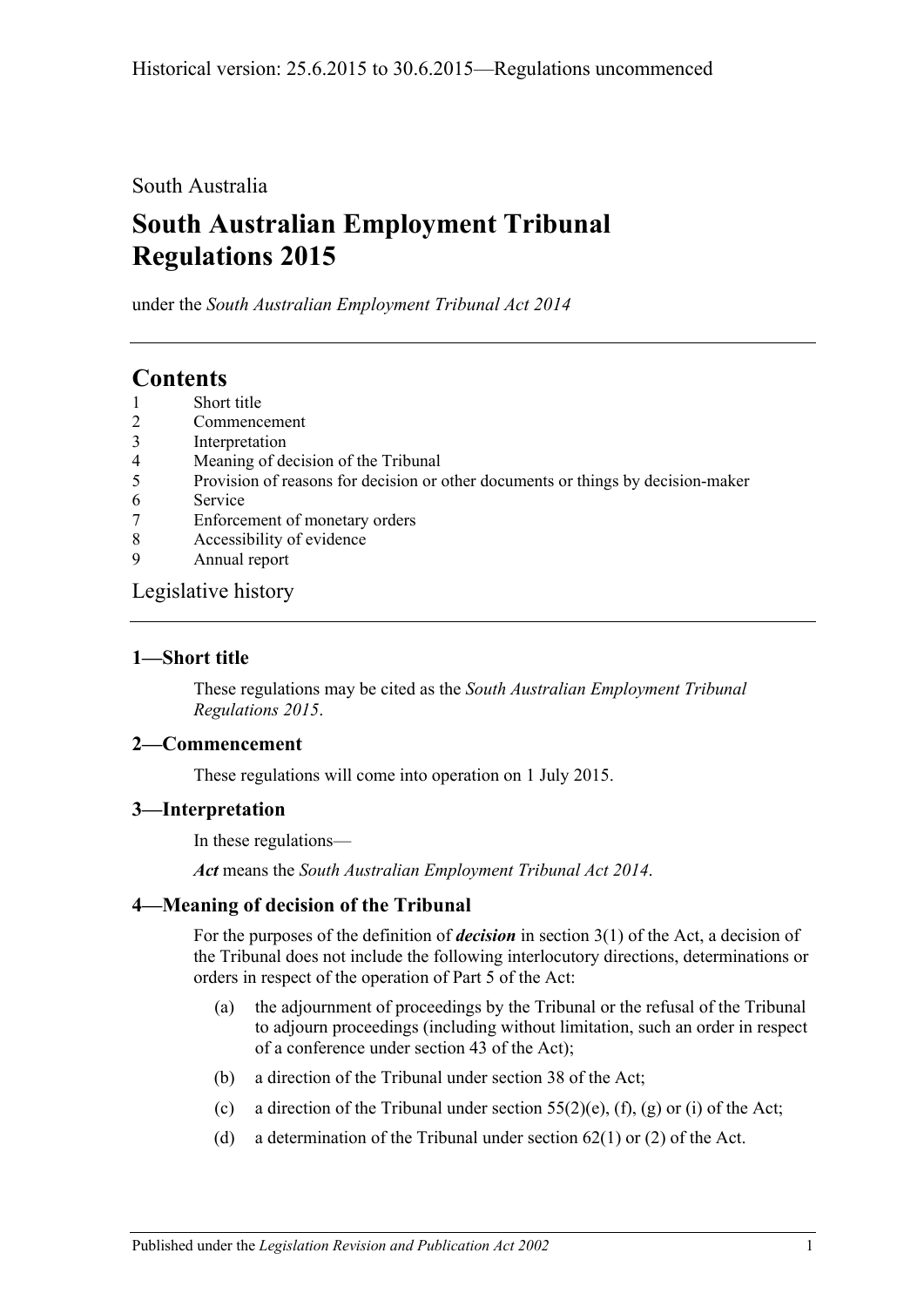#### <span id="page-1-0"></span>**5—Provision of reasons for decision or other documents or things by decision-maker**

For the purposes of section 28(2) of the Act, the time prescribed for the provision of a written statement of reasons or other relevant document or thing referred to in that section is 21 days from the time the decision-maker receives notice that an application has been made to the Tribunal for a review of the decision-maker's decision.

#### <span id="page-1-1"></span>**6—Service**

- (1) For the purposes of section 84(3) of the Act, the Tribunal may order that a process, notice or other document required or authorised to be given to or served on a person relating to any proceedings before the Tribunal may—
	- (a) be given to the person personally; or
	- (b) be left for the person at the person's place of residence or business with someone apparently over the age of 16 years; or
	- (c) be transmitted by fax or email to a fax number or email address provided by the person (in which case the notice or other document will be taken to have been given or served at the time of transmission); or
	- (d) if the person is a company or registered body within the meaning of the *Corporations Act 2001* of the Commonwealth, be served in accordance with that Act.
- (2) If a person refuses to accept personal service of a notice or other document required or authorised to be served on the person under the Act, or a relevant Act for the purpose of proceedings before the Tribunal, the notice or document will be taken to have been served personally on the person if the person serving the notice or document—
	- (a) puts it down in the person's presence; and
	- (b) tells the person what the notice or document is.
- (3) It is not necessary to show the original of the notice or document to the person being served.

#### <span id="page-1-4"></span><span id="page-1-2"></span>**7—Enforcement of monetary orders**

- (1) A party to proceedings under the *[Return to Work Act](http://www.legislation.sa.gov.au/index.aspx?action=legref&type=act&legtitle=Return%20to%20Work%20Act%202014) 2014* is recognised for the purposes of section 86(1) of the Act.
- (2) Unless [subregulation](#page-1-4) (1) would otherwise apply, in the case of a monetary order that is an order as to the payment of costs made by the Tribunal—the person in favour of whom the order is made is recognised for the purposes of section 86(1) of the Act.

## <span id="page-1-3"></span>**8—Accessibility of evidence**

- (1) For the purposes of section 87(2)(d) of the Act, the following classes of material are prescribed:
	- (a) recordings of Tribunal proceedings in the form of an audio, video or other recording from which a visual image or sound can be produced;
	- (b) material concerning the personal affairs of a person, the general disclosure of which would be unreasonable;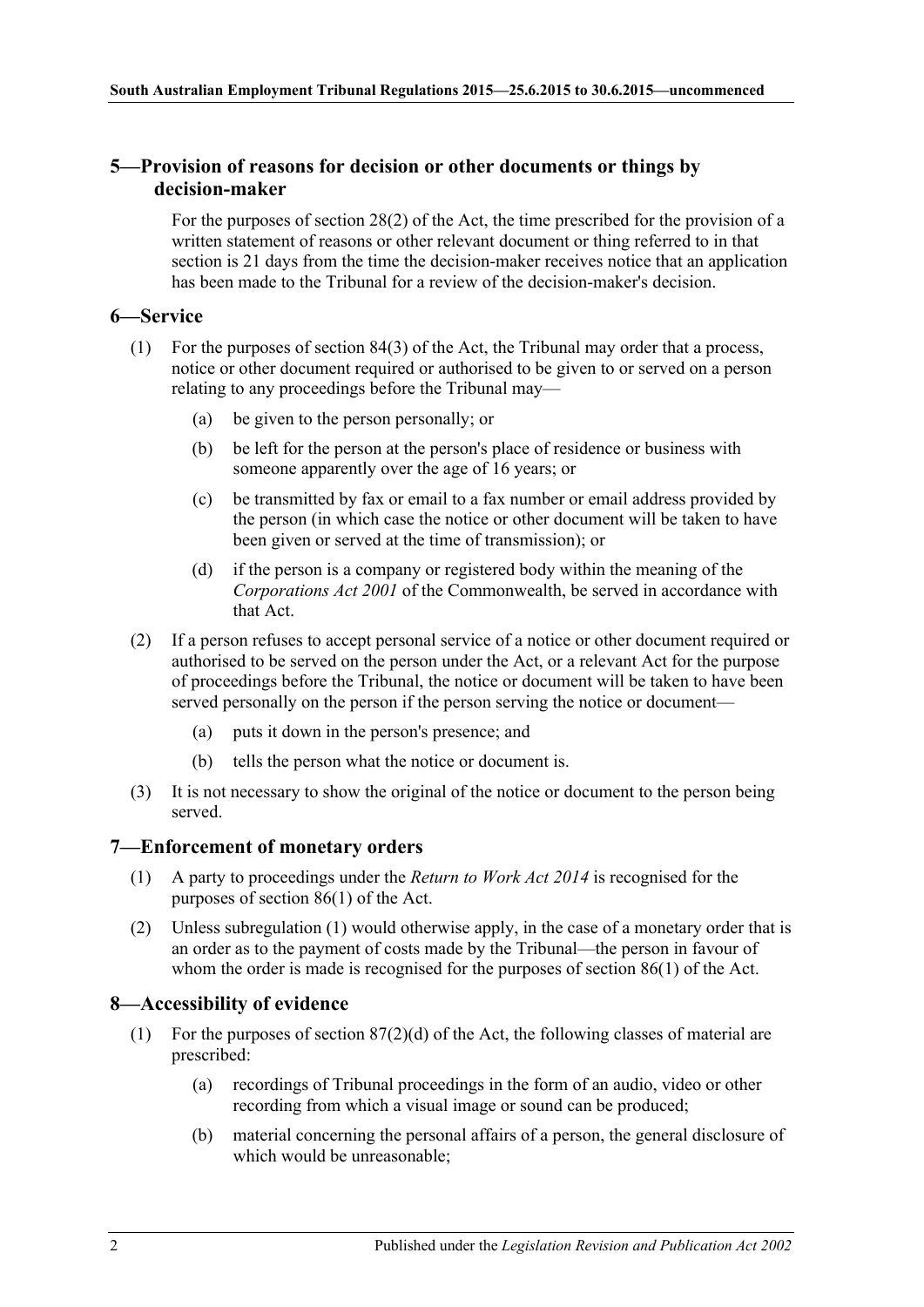- (c) material that contains allegations or suggestions of criminal or other improper conduct on the part of a person, the truth of which has not been established by judicial process and the general disclosure of which would be unreasonable;
- (d) material that contains matter consisting of information—
	- (i) concerning a person under the age of 18 years, or concerning such a person's family or circumstances, or information of any kind furnished by a person who was under that age when the information was furnished; and
	- (ii) the general disclosure of which would be unreasonable having regard to the need to protect that person's welfare;
- (e) material that contains matter consisting of information—
	- (i) concerning a person suffering from a mental illness, impairment or infirmity or concerning such a person's family or circumstances, or any information of any kind furnished by a person suffering from mental illness, impairment or infirmity when the information was furnished; and
	- (ii) the general disclosure of which would be unreasonable having regard to the need to protect that person's welfare.
- (2) In this regulation—

*personal affairs* of a person includes the person's—

- (a) financial affairs;
- (b) criminal records;
- (c) marital or other personal relationships;
- (d) employment records;
- (e) personal qualities, attributes or health status.

#### <span id="page-2-0"></span>**9—Annual report**

For the purposes of section 89(3) of the Act, a report must include the following particulars in respect of the financial year to which the report relates:

- (a) information relating to each category of reviewable decision considered by the Tribunal (according to the section of the *[Return to Work Act](http://www.legislation.sa.gov.au/index.aspx?action=legref&type=act&legtitle=Return%20to%20Work%20Act%202014) 2014* under which the original decision was made) as follows:
	- (i) the number of applications considered by the Tribunal for each category of decision;
	- (ii) the proportion of the total number of disputes considered by the Tribunal under Part 6 of the *[Return to Work Act](http://www.legislation.sa.gov.au/index.aspx?action=legref&type=act&legtitle=Return%20to%20Work%20Act%202014) 2014* that each category of decision represents;
	- (iii) a summary of the range of periods of time taken for each category of decision between the receipt of applications by the Tribunal and the resolution of matters (in relation to matters resolved in the relevant financial year);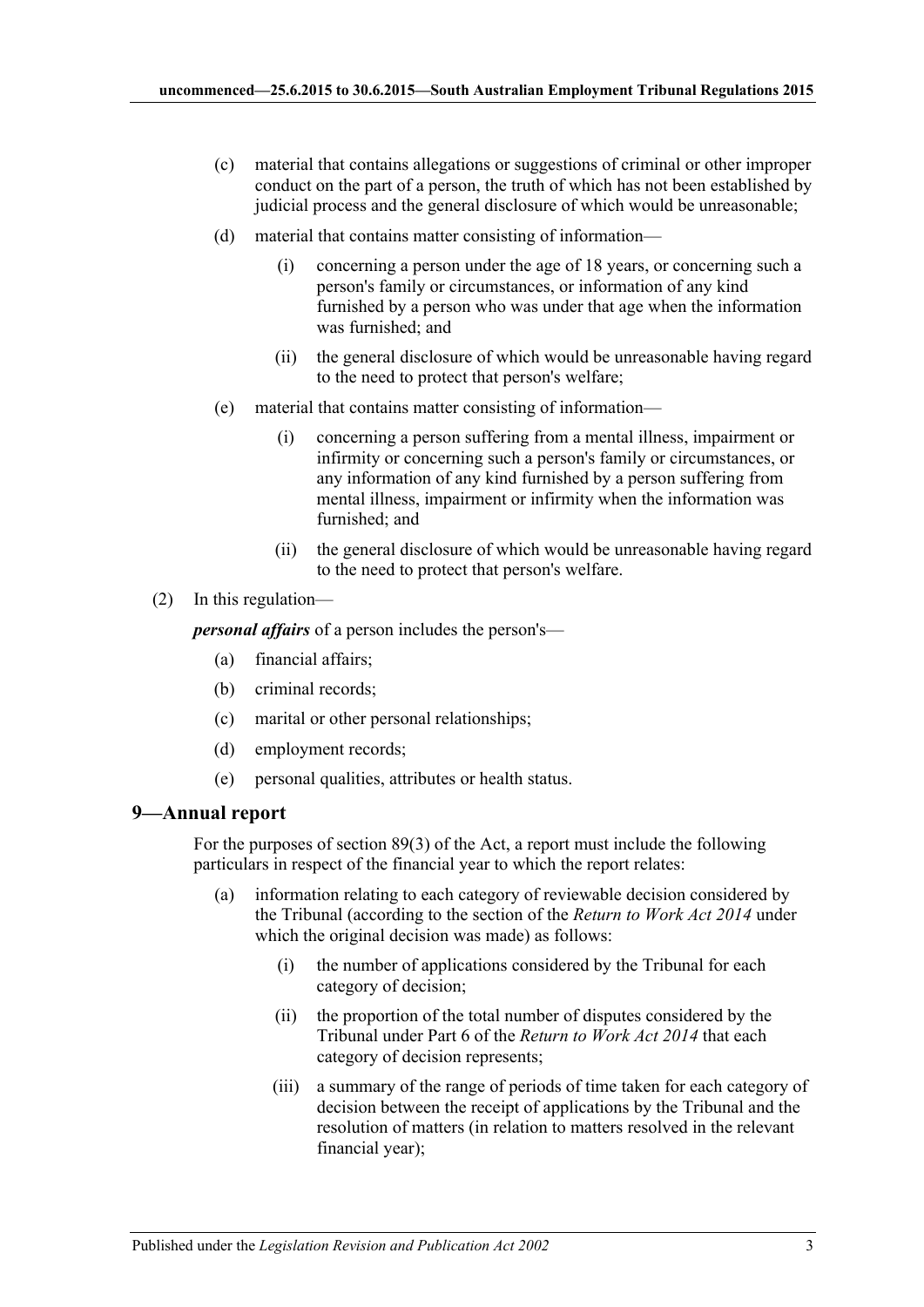- (b) the number of applications made to the Tribunal for an expedited determination of a matter under section 113 of the *[Return to Work Act](http://www.legislation.sa.gov.au/index.aspx?action=legref&type=act&legtitle=Return%20to%20Work%20Act%202014) 2014*;
- (c) the number of extension of time applications granted by the Tribunal under section 100 of the *[Return to Work Act](http://www.legislation.sa.gov.au/index.aspx?action=legref&type=act&legtitle=Return%20to%20Work%20Act%202014) 2014*;
- (d) the number of referrals made to independent medical advisers by the Tribunal under section 121 of the *[Return to Work Act](http://www.legislation.sa.gov.au/index.aspx?action=legref&type=act&legtitle=Return%20to%20Work%20Act%202014) 2014*;
- (e) the number of reviews and appeals instituted under Part 5 of the Act.